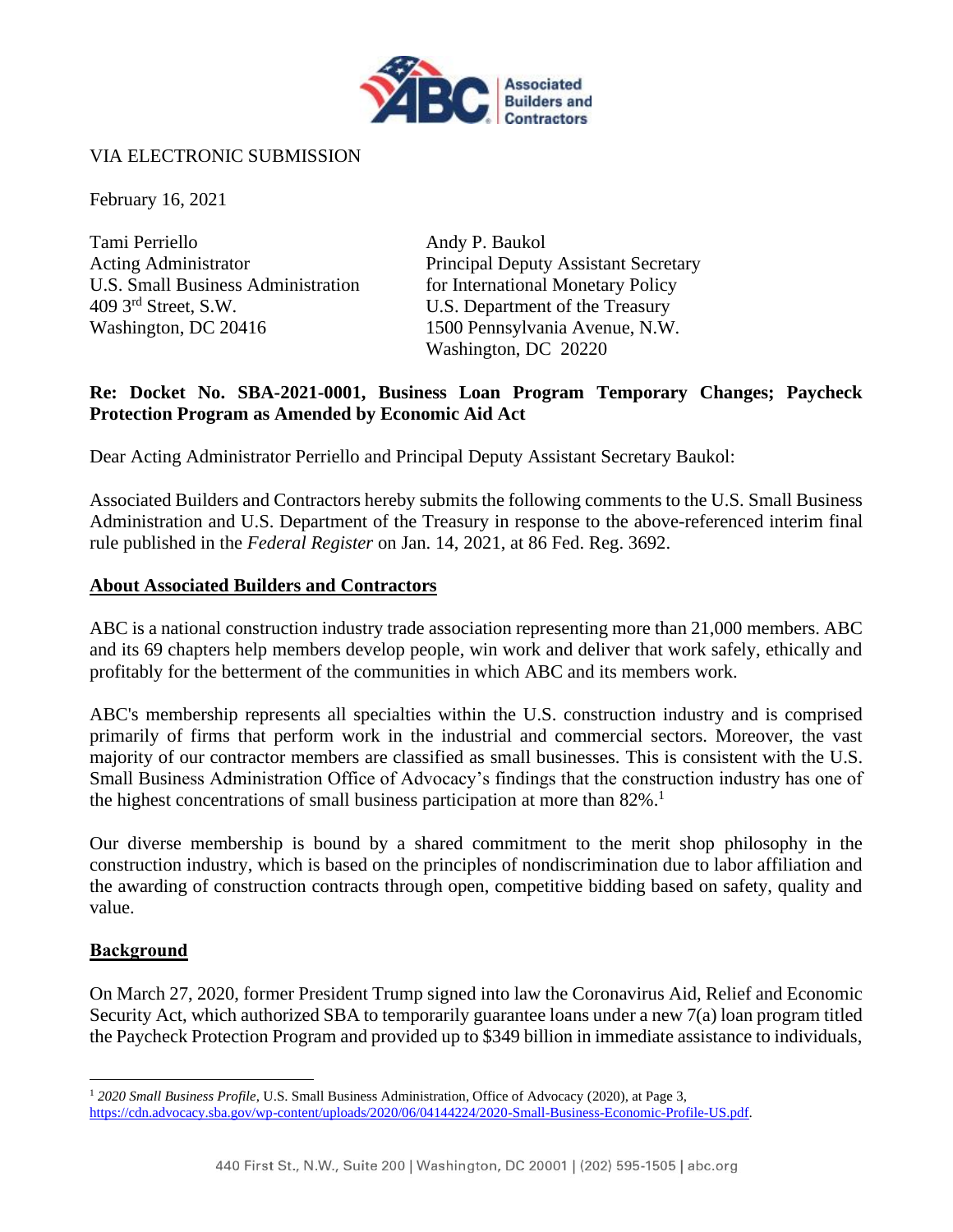families and businesses affected by the COVID-19 emergency.<sup>2</sup> Further, on April 24, former President Trump signed into law the Paycheck Protection Program and Health Care Enhancement Act, which extended an additional \$310 billion for PPP loans.<sup>3</sup>

Following passage of the CARES Act and Paycheck Protection Program Flexibility Act of 2020 (the Flexibility Act), <sup>4</sup> SBA and Treasury issued subsequent interim final rules, which included an IFR adding the PPP to the 7(a) loan program and providing for loan forgiveness of up to the full principal amount of qualifying loans guaranteed under the PPP,<sup>5</sup> and an IFR changing key provisions of the Program to conform to the Flexibility Act. <sup>6</sup>

On Dec. 27, 2020, former President Trump signed the Economic Aid to Hard-Hit Small Businesses, Nonprofits, and Venues Act (Economic Aid Act), which includes an additional \$284 billion in funds for the PPP, critical tax deductibility of these forgivable loans, funding to allow the hardest-hit small businesses to receive a second forgivable PPP loan and expansion of loan eligibility to certain 501(c)(6) organizations.

On Jan. 14, 2021, SBA and Treasury published an IFR<sup>7</sup> that not only extended the authority to make PPP loans through March 31, 2021 but also incorporated revisions to the PPP program to conform to the Economic Aid Act, and the agencies are seeking feedback on these changes.

# **ABC's Comments in Response to SBA's Interim Final Rule**

ABC applauds Congress, SBA and Treasury's efforts to reopen the PPP for new and certain existing borrowers and to enact positive change on the PPP by expanding the program's eligibility to include 501(c)(6)s, housing cooperatives and destination marketing organizations, among other types of organizations, allowing borrowers to apply for a Second Draw PPP Loan, providing greater flexibility for seasonal employees, and more.

However, ABC encourages the SBA and Treasury to modify the program and provide further clarification on the program's current policies that assist our small businesses and maintain employment for millions of America's workers.

# **Provide further guidance on the eligibility status of 501(c)(6) organizations and the definition of lobbying activity.**

Among the most pressing issue for ABC and our members is clear guidance on the expansion of PPP to 501(c)(6) organizations. ABC state and local chapters have been impacted by the COVID-19 pandemic and advocated for the inclusion of  $501(c)(6)$  organizations in this new round of PPP funding to ensure that they can continue to provide essential services for their members and the construction industry. While Public Law No: 116-260 provides eligibility requirements focused on "lobbying activities," the issue is not clearly defined and requires clear interpretation from SBA and Treasury.

<sup>2</sup> [https://www.congress.gov/bill/116th-congress/house-bill/748/text.](https://www.congress.gov/bill/116th-congress/house-bill/748/text)

<sup>3</sup> [https://www.congress.gov/bill/116th-congress/house-bill/266/text.](https://www.congress.gov/bill/116th-congress/house-bill/266/text)

<sup>4</sup> [https://www.congress.gov/bill/116th-congress/house-bill/7010/text.](https://www.congress.gov/bill/116th-congress/house-bill/7010/text)

<sup>5</sup> 85 Fed. Reg. 20811.

<sup>6</sup> 85 Fed. Reg. 38304.

<sup>7</sup> 86 Fed. Reg. 3692.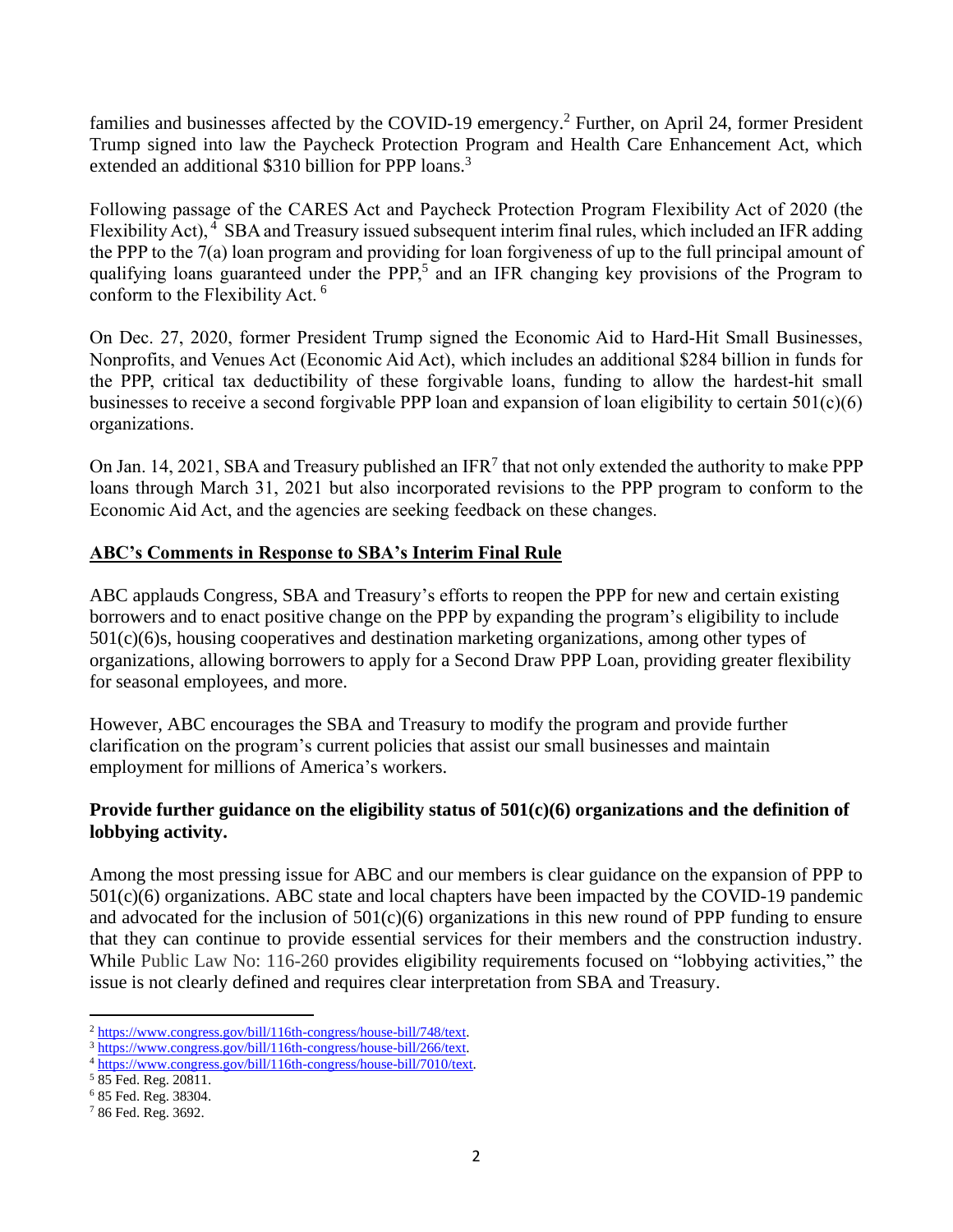To ensure the eligibility of deserving 501(c)(6) organizations that need PPP loans, ABC urges SBA and Treasury to:

- 1. Clearly define 501(c)(6) nonprofits "receipts from lobbying" as revenue generated by the nonprofit for the express purpose of financing lobbying activities;
- 2. Define "lobbying activities" as having the same meaning as set forth under the Lobbying Disclosure Act; and
- 3. Clarify that the timeframe parameters for the third criterion (the most recent tax year that ended prior to February 15, 2020) should also be used as the period for measuring the organization's percentages of expenditures and receipts relating to "lobbying activities" under the first two criteria.

# **Remove the requirement for PPP recipients of \$2 million or more to complete the Loan Necessity Questionnaire.**

In December 2020, SBA published FAQ Number 53, which addresses why certain borrowers will receive PPP Loan Necessity Questionnaires,<sup>8</sup> stating that PPP borrowers with loans of \$2 million or more must return the completed form to their lender within 10 business days, as SBA is reviewing all loans of \$2 million or more for eligibility, fraud or abuse, and compliance with loan forgiveness requirements.<sup>9</sup>

This proposal imposes unnecessary and burdensome requirements on businesses working to recover from the impact of the COVID-19 pandemic and could discourage small businesses from applying for a potential new round of PPP funding and would limit the impact of this critical program in our nation's recovery.

ABC fully supports the agencies' efforts to conduct appropriate review and oversight of PPP loans, and existing PPP Forgiveness Applications, such as SBA Forms  $3508$ ,<sup>10</sup>  $3508EZ$ <sup>11</sup> and  $3508S$ ,<sup>12</sup> which already allow SBA and Treasury to provide detailed, relevant facts to ensure that PPP loan funds were used as intended by Congress. ABC does not believe the Loan Necessity Questionnaires achieve the balance of providing the agencies with the appropriate information for effective oversight of the PPP while avoiding undue burden on the Program's borrowers and lenders.

# **Refocus efforts to deliver PPP funds to underserved communities and minority businesses.**

ABC continues to encourage the agency to focus its outreach efforts on delivering remaining PPP funds to underserved communities, as well as women- and minority-owned small businesses.

<sup>8</sup> [https://home.treasury.gov/system/files/136/SBA-Form-3510-PPP-Loan-Necessity-Questionnaire-Non-Profit.pdf.](https://home.treasury.gov/system/files/136/SBA-Form-3510-PPP-Loan-Necessity-Questionnaire-Non-Profit.pdf)

<sup>&</sup>lt;sup>9</sup> Question 53 published Dec. 9, 2020[, https://www.sba.gov/sites/default/files/2020-](https://www.sba.gov/sites/default/files/2020-12/Final%20PPP%20FAQs%20%28December%209%202020%29-508.pdf)

[<sup>12/</sup>Final%20PPP%20FAQs%20%28December%209%202020%29-508.pdf.](https://www.sba.gov/sites/default/files/2020-12/Final%20PPP%20FAQs%20%28December%209%202020%29-508.pdf) <sup>10</sup> [https://www.sba.gov/sites/default/files/2020-06/PPP%20Loan%20Forgiveness%20Application%20%28Revised%206.16.2020%29-](https://www.sba.gov/sites/default/files/2020-06/PPP%20Loan%20Forgiveness%20Application%20%28Revised%206.16.2020%29-fillable_0-508.pdf)

[fillable\\_0-508.pdf.](https://www.sba.gov/sites/default/files/2020-06/PPP%20Loan%20Forgiveness%20Application%20%28Revised%206.16.2020%29-fillable_0-508.pdf) <sup>11</sup> [https://www.sba.gov/sites/default/files/2021-01/PPP%20--%20Forgiveness%20Applications%20and%20Instructions%20--](https://www.sba.gov/sites/default/files/2021-01/PPP%20--%20Forgiveness%20Applications%20and%20Instructions%20--%203508EZ%20%281.19.2021%29-508.pdf) [%203508EZ%20%281.19.2021%29-508.pdf.](https://www.sba.gov/sites/default/files/2021-01/PPP%20--%20Forgiveness%20Applications%20and%20Instructions%20--%203508EZ%20%281.19.2021%29-508.pdf) 

<sup>&</sup>lt;sup>12</sup> [https://www.sba.gov/sites/default/files/2021-01/PPP%20--%20Forgiveness%20Application%20and%20Instructions%20--](https://www.sba.gov/sites/default/files/2021-01/PPP%20--%20Forgiveness%20Application%20and%20Instructions%20--%203508S%20%281.19.2021%29-508.pdf) %203508S%20%281.19.2021%29-508.pdf.